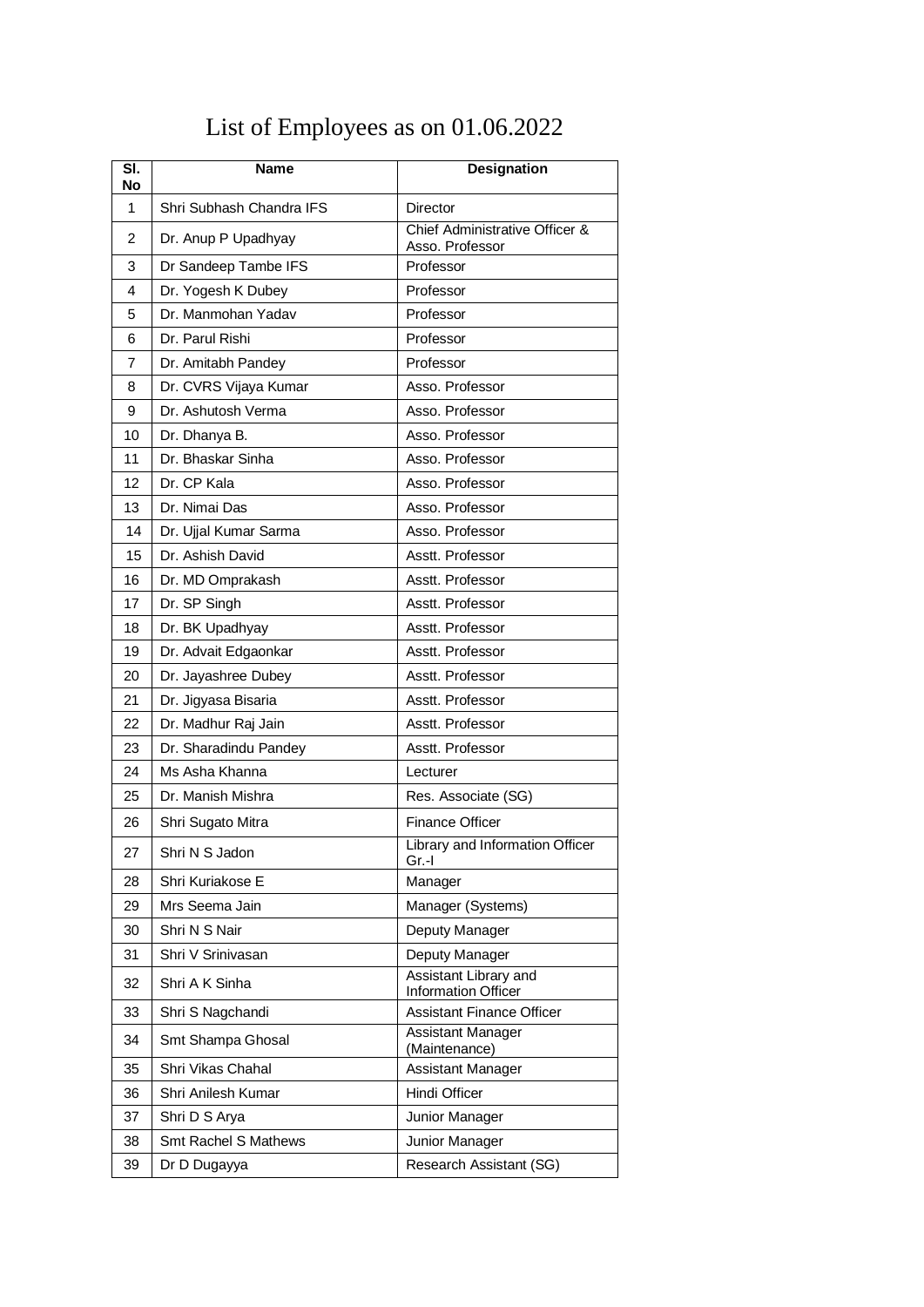| 40 | Shri D K Hota          | Research Assistant (SG)                   |
|----|------------------------|-------------------------------------------|
| 41 | Dr M K Singh           | Research Assistant (SG)                   |
| 42 | Shri T N Bhattacharya  | Senior Private Secretary                  |
| 43 | Smt Anila Nair         | Senior Private Secretary                  |
| 44 | Shri T K Patro         | Senior Private Secretary                  |
| 45 | Shri BV Subramanyam    | Senior Private Secretary                  |
| 46 | Shri S Suresh Kumar    | Senior Private Secretary                  |
| 47 | Shri Dinesh K Malvi    | Senior Private Secretary                  |
| 48 | Shri KV Chandra Sekhar | Senior PS to Director<br>(Officiating)    |
| 49 | Shri Manoj Kumar Jha   | Senior Private Secretary                  |
| 50 | Shri Ch.Sridhar        | Senior Private Secretary                  |
| 51 | Shri Sheikh Aslam      | Senior Private Secretary                  |
| 52 | Shri Pralay Haldar     | Senior Private Secretary                  |
| 53 | Shri Dinesh Karheria   | Senior Library & Information<br>Assistant |
| 54 | Shri Ajay Arela        | Senior Library & Information<br>Assistant |
| 55 | Shri V Kulshrestha     | Senior Library & Information<br>Assistant |
| 56 | Smt Manju Chakradhar   | Senior Library & Information<br>Assistant |
| 57 | Shri Rajesh Kumar      | Computer Asstt. (SG)                      |
| 58 | Shri N Rambabu         | Senior Assistant                          |
| 59 | Shri S K Maheswari     | Assistant Gr. I                           |
| 60 | Shri R S Sengar        | Assistant Gr. I                           |
| 61 | Smt Chanda Rambabu     | Assistant Gr. I                           |
| 62 | Shri R K Verma         | Assistant Gr. I                           |
| 63 | Smt Urmila Nagdavne    | Assistant Gr. I                           |
| 64 | Shri Dinesh Binzelekar | Assistant Gr. I                           |
| 65 | Shri S Ravi Bapiraju   | Assistant Gr. I                           |
| 66 | Shri M K Dubey         | Sr. Assistant Tech                        |
| 67 | Smt Kala Nair          | Sr. Assistant Tech                        |
| 68 | Shri D K Verma         | Sr. Assistant Tech                        |
| 69 | Shri R K Tandiya       | Sr. Assistant Tech                        |
| 70 | Shri Pratap Maity      | Assistant (Tech) Gr.I                     |
| 71 | Shri PR Kale           | Assistant (Tech) Gr.I                     |
| 72 | Shri SS Rajput         | Assistant (Tech) Gr.I                     |
| 73 | Shri Suryabhan Dhote   | Assistant (Tech) Gr.I                     |
| 74 | Shri SKS Chouhan       | Assistant (Tech) Gr.I                     |
| 75 | Shri KPS Rathore       | Assistant (Tech) Gr.I                     |
| 76 | Shri IK Mate           | Assistant (Tech) Gr.I                     |
| 77 | Shri Arun Prakash      | Asstt. (Tech) Gr. II                      |
| 78 | Shri M S Rana          | Staff Car Driver Gr. I                    |
| 79 | Shri Sanjeev Chaudhary | Assistant Gr. I                           |